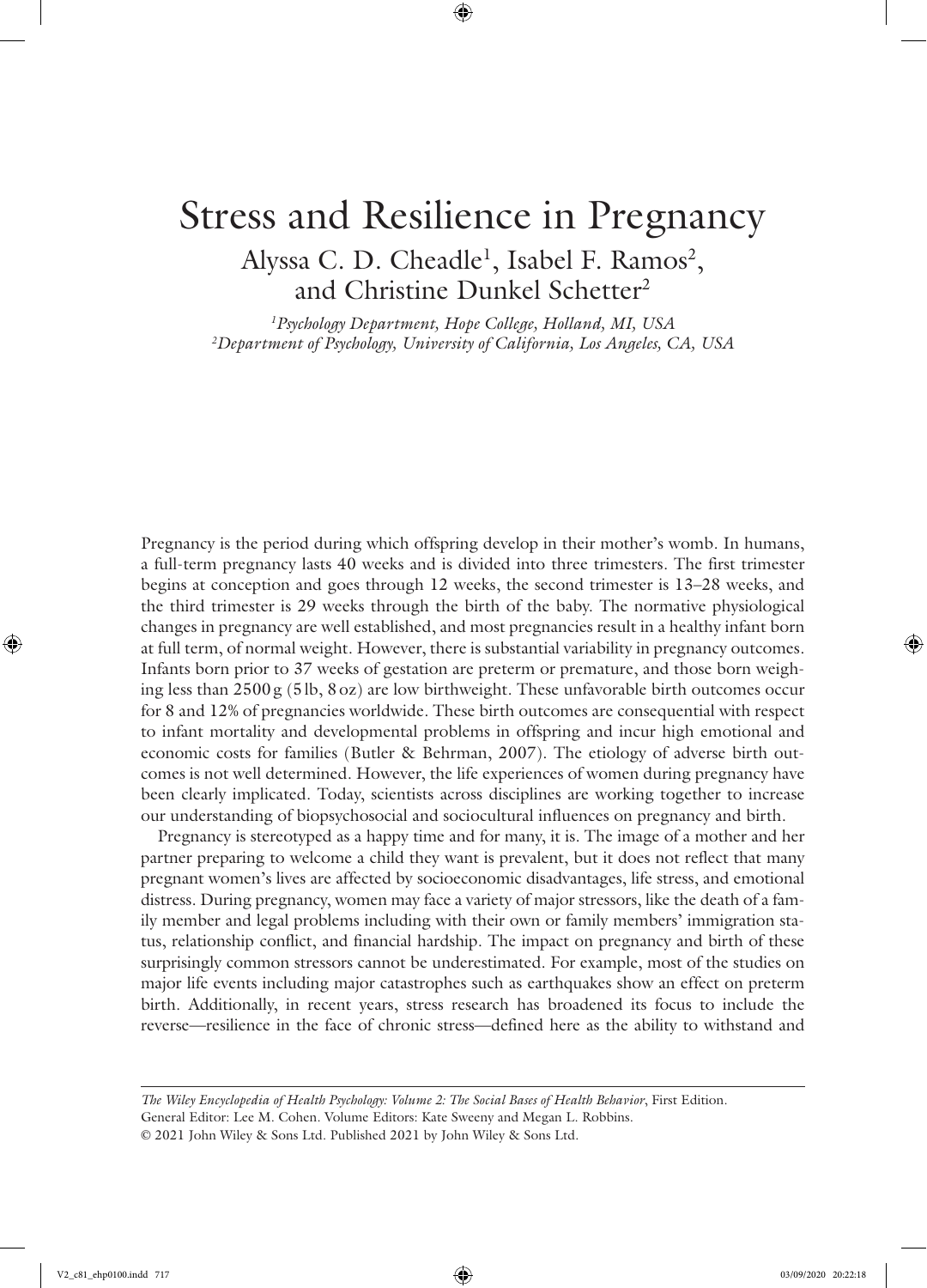cope with ongoing or repeated demands (Schetter & Dolbier, 2011). Resilience resources that a woman has may benefit her emotional welfare, coping, and the outcomes of her pregnancy.

# **Mood Disorders**

Affective disorders are more prevalent during pregnancy and postpartum than other times in women's lives. Prenatal and postpartum affective disorders and symptoms are noteworthy because they can have potentially deleterious effects on women, infants, and families. Depression and anxiety during pregnancy have been implicated in poor birth outcomes, namely, preterm birth and low birthweight (Schetter & Tanner, 2012). Pregnancy and the postpartum period are marked by increased risk of negative mood states including depressive and anxiety disorders, partly related to the extensive physiological changes that can adversely affect mood and often due to changes in life circumstances. Additionally, when women discontinue medications for mood disorders in pregnancy to protect their fetus from risk, their mood may become a risk factor.

#### Pregnancy Anxiety

Up to one in four women experience prenatal anxiety, though prevalence depends on the type of anxiety symptoms and disorders studied (Schetter & Tanner, 2012). *Pregnancy anxiety* refers to specific fears or worries about a current pregnancy, including about the health of one's baby, labor, delivery, and parenthood. These pregnancy‐specific worries are associated with increased risk of preterm birth. Elevated levels of pregnancy anxiety also predict infant and child developmental outcomes, especially poorer cognitive and motor performance, and more negative temperament in infancy (Blair, Glynn, Sandman, & Davis, 2011). Little research links prenatal anxiety to low birthweight (Accortt, Cheadle, & Schetter, 2015).

#### Prenatal and Postpartum Depression

Conservative estimates of rates of postpartum depression (PPD) range from 7 to 13% (Rich‐ Edwards et al., 2006), making this type of depression as prevalent as major depressive disorder among nonpregnant women. A recent systematic review found prenatal depression to be consistently associated with increased risk of low birthweight possibly as a result of adverse health behaviors that affect growth. The overall evidence on preterm birth is less conclusive with some studies suggesting a link and most suggesting no link (Accortt et al., 2015). PPD is also consequential for women. Women who experience postpartum affective disorders are more likely to have difficulty returning to prepregnancy levels of general well‐being and employment functioning and to experience relationship stress (Abrams & Curran, 2007). PPD is associated with increased risk of poor infant–parent attachment and low rates of breastfeeding that can lead to greater risk of cognitive, psychological, and behavioral problems in childhood and beyond (Paul, Downs, Schaefer, Beiler, & Weisman, 2013). It is important for women and health providers to pay attention to depressive symptoms preceding and following birth—even if they are not clinically significant.

### **Health Disparities**

Socioeconomic status (SES) is a clear risk factor for preterm birth and low birthweight. Low SES can lead to life conditions such as unemployment and crowding, which in turn predict poor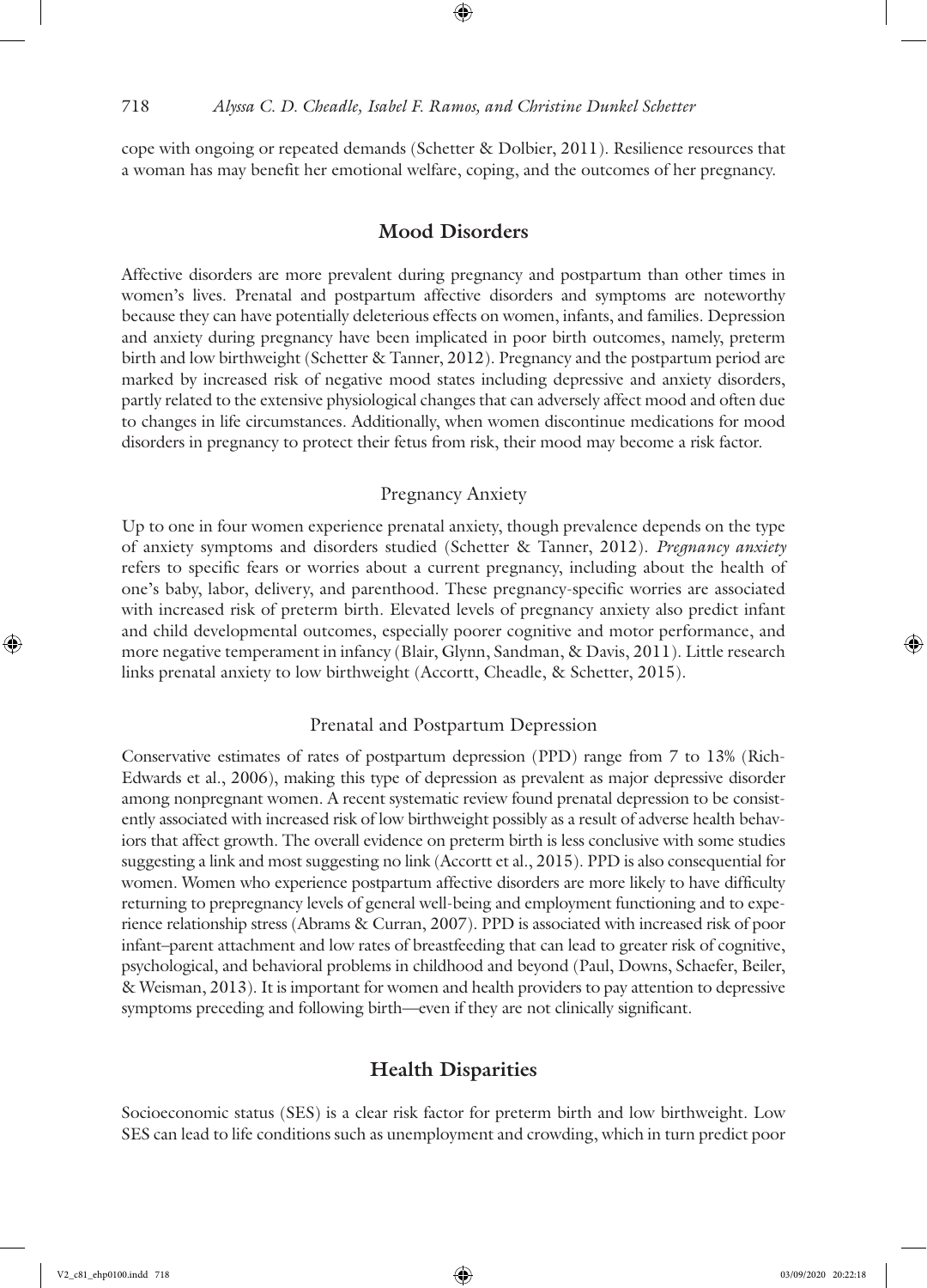birth outcomes including low birthweight (Borders, Grobman, Amsden, & Holl, 2007). SES also works in combination with other risks, such as race/ethnicity, for adverse birth outcomes.

Ethnic/racial disparities are evident in the numbers and types of stressors and the emotional experiences of pregnancy and birth outcomes. Regarding PPD, the majority of evidence suggests that African American and Latina women experience higher rates than non‐Hispanic White women (e.g., Rich-Edwards et al., 2006). This disparity persists even when SES is taken into account (e.g., McLennan, Kotelchuck, & Cho, 2001). In addition, African American women have higher rates of poor birth outcomes with rates nearly twice as high as those of other groups, even after controlling for SES. Perceived racism and discrimination during pregnancy and over a mother's lifetime may contribute to this disparity (e.g., Parker‐Dominguez, Schetter, Mancuso, Rini, & Hobel, 2005). Importantly, these effects are independent of other stressors.

Mexican American women, or those born in the United States of Mexican descent, have higher levels of perceived social stress, have more exposure to chronic stressors, and may be more likely to be depressed than Mexican immigrant women. However, pregnant Mexican immigrant women have been found to experience higher levels of pregnancy-related anxiety (Fleuriet & Sunil, 2014). Finally, all Latinas (foreign born and US born) report feeling more pregnancy anxiety than European American women living in California (Campos et al., 2008).

# **Close Relationships**

Partners, family, and friends are common sources of support in life especially during pregnancy. Social support refers to perceived available and received, or enacted, support, both of which can have an impact on the emotional experiences and outcomes of pregnancy. Support may be material, task, emotional, or informational (i.e., advice), and it may be effective or ineffective (Rini, Schetter, Hobel, Glynn, & Sandman, 2006). Generally speaking, greater prenatal support appears to predict better birth outcomes including better fetal growth and higher birthweight (e.g., Hedegaard, Henriksen, Secher, Hatch, & Sabroe, 1996).

Social support may also moderate, or buffer, the negative influences of stressors on the emotional experience and outcomes of pregnancy. Some support for this exists. For instance, in a study of pregnant women, social support was associated with higher birthweight, but this effect existed only for those women who reported experiencing high numbers of stressful life events (Collins, Schetter, Lobel, & Scrimshaw, 1993).

Though relationships can be sources of support, relationships can also be sources of stress in general and for pregnant women specifically. When a woman has few social connections or support from family and friends is inadequate, poorer birth outcomes are more likely including shorter gestational length, smaller size at birth, and preterm birth.

Perhaps the most important relationship during pregnancy is that between the mother and the baby's father. Fathers who provide material and task assistance and who are perceived as emotionally supportive can be key to a healthier pregnancy. On the flip side, negative interactions and, in the extreme, intimate partner violence can negatively impact a mother's health and that of her infant (e.g., depressive symptoms; Urquia, O'Campo, Heaman, Janssen, & Thiessen, 2011).

# **Health Behaviors**

Smoking during pregnancy is associated with increased risk of giving birth to an infant of low birthweight and with premature delivery (Butler & Behrman, 2007). Low maternal education, low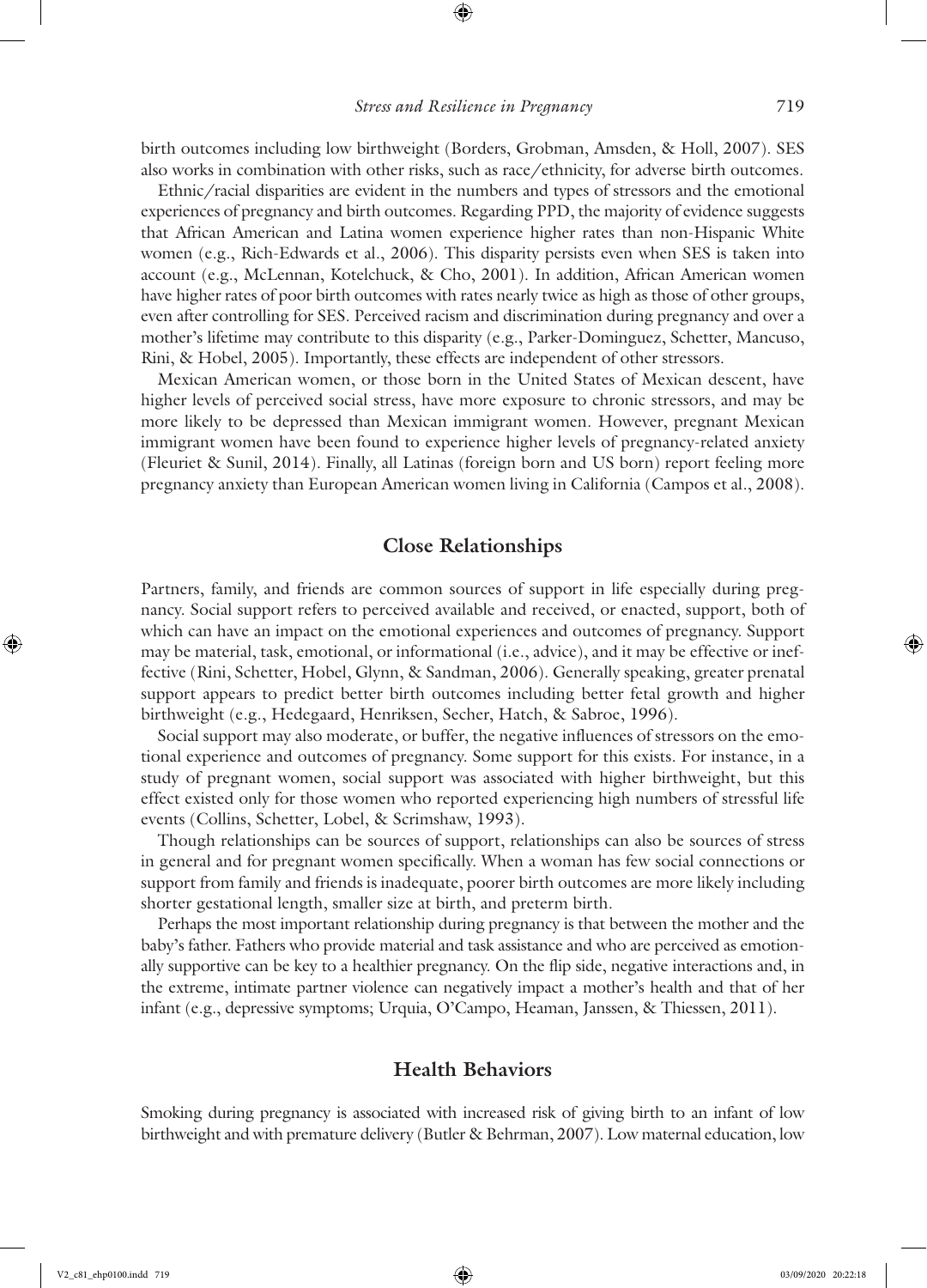income, and non‐Hispanic White ethnicity as well as stress are predictors of smoking during pregnancy (Mathews, 2001). The mechanisms by which unhealthy behaviors during pregnancy explain the influence of stress on adverse birth outcomes remain largely unknown. Nonetheless, there is evidence that expecting mothers who experience high levels of pregnancy-specific stress, e.g., concerns about medical care, physical symptoms, and bodily changes during pregnancy, smoke cigarettes more often during pregnancy and are more likely to deliver a low birthweight infant (Lobel, 2008). Regular and moderately intense physical activity throughout pregnancy is associated with optimal pregnancy and delivery outcomes (Clapp, Kim, Burciu, & Lopez, 2000). For example, women who begin exercising regularly early in pregnancy and continue to delivery have given birth to higher birthweight infants compared with women who did not exercise regularly.

# **Sociocultural Influences**

Researchers have explored the extent to which an expectant mother's cultural background positively influences the support she receives throughout her pregnancy and even affects her pregnancy health and birth outcomes. Of particular interest is *familism*, a cultural value that is high among Latinos and highlights the importance of emotionally positive, supportive family relationships (Freeberg & Stein, 1996). In a sample of foreign‐born Latina, US‐born Latina, and European American pregnant women, familism was positively associated with social support and negatively associated with stress and pregnancy anxiety (Campos et al., 2008). Interestingly, for foreign‐born Latinas only (not those born in the United States), social support predicted higher infant birthweight. Thus, sociocultural factors as they influence close relationships figure prominently in both maternal mental health and healthy outcomes such as birthweight.

# **Religiousness and Spirituality**

Pregnancy and childbirth are times in the lives of women and families when religiousness and spirituality are especially salient. The birth of a child often occasions discussions of religious issues including religious rituals surrounding birth and parental decision making about religious rearing of children. A small literature shows that religious participation and spiritual behaviors and experiences are associated with lower PPD. Recently, work by our group with African American women found that both religiosity and spirituality independently predicted favorable trajectories of depressive symptoms over the 6 months after the birth of their children (Cheadle et al., 2015). These studies and others indicate that religiousness and spirituality have implications for better emotional experiences of pregnancy.

## **Conclusions**

In summary, pregnancy and birth outcomes are impacted by many complex factors in the lives of mothers at the individual, family, and sociocultural levels that can be sources of stress and of resilience. During pregnancy, women are at greater risk of mood disorders and experiencing pregnancy‐related anxiety and depressive symptoms with consequences for birth outcomes and, ultimately, for the well‐being of children and families. Low SES and its sequelae also have extremely adverse and sometimes compounding effects on birth and developmental outcomes. There are also ethnic/racial disparities both in terms of mental health during pregnancy and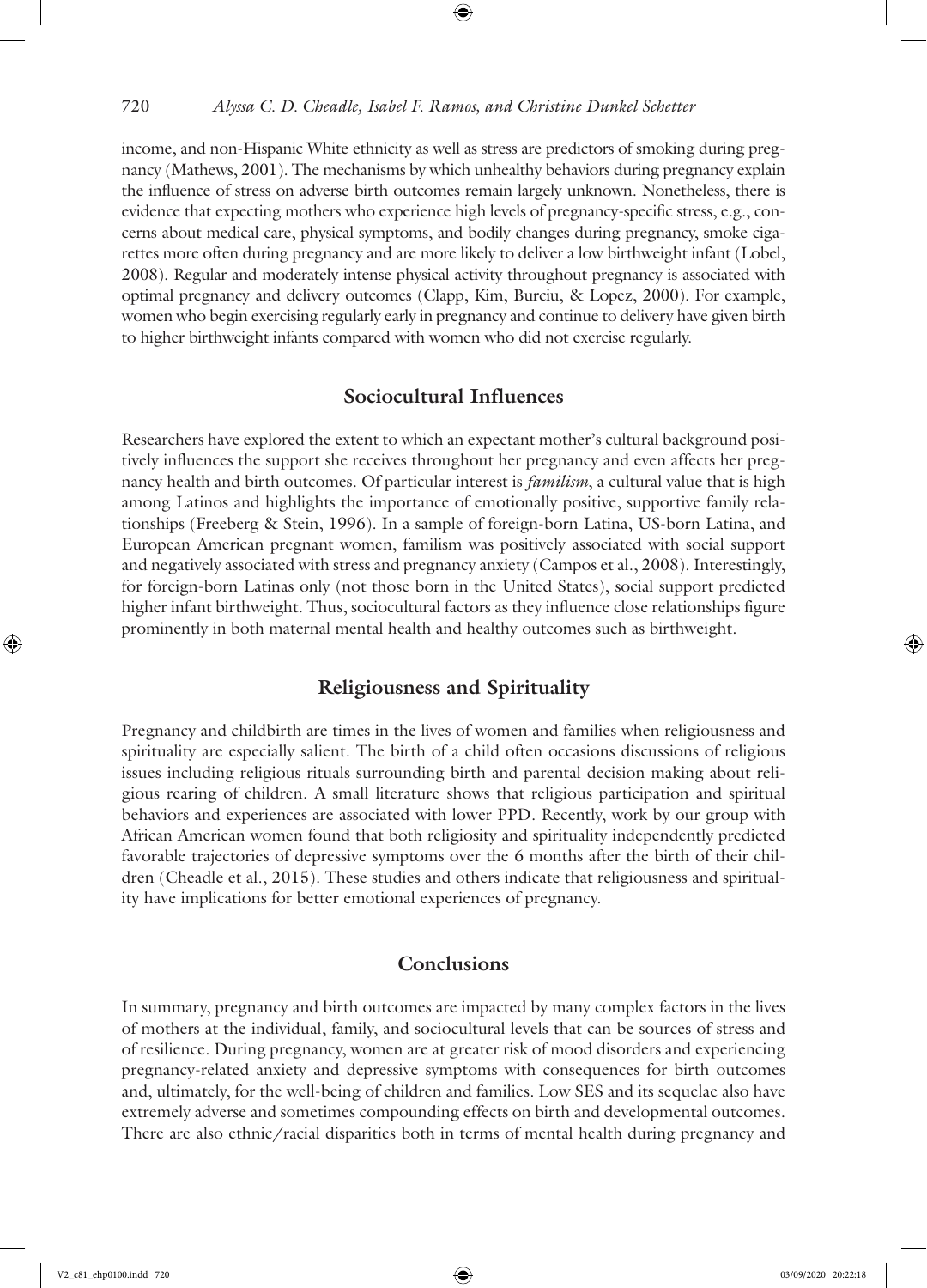birth outcomes with African American and Latina women experiencing worse mental health and poorer birth outcomes, whereas cultural factors such as familism and collectivism are associated with better mental health during and after pregnancy. In general, resilience resources may enable poor and lower educated women to function well despite low SES. Women's close relationships can also have positive influences on pregnancy and birth outcomes; however, unsupportive or abusive relationships are clearly harmful. Some health behaviors such as smoking, use of other substances, and unhealthy diet are associated with poorer birth outcomes, whereas positive health behaviors like moderate exercise are associated with better outcomes.

The physiological changes of pregnancy are relatively well established and normative, yet knowledge on psychological and sociocultural factors and how they interact with biological processes to impact mental and physical health during and after pregnancy and birth outcomes is underdeveloped. Past research clearly demonstrates that stress and resilience matter to the experience and health of a pregnancy, yet there is much we still can learn and use to help women and their families including how to have a healthy preconception period. Future research should focus on the physiological impacts of stress on mothers, pregnancy experiences, and infants and the interaction of these effects with resilience factors.

#### **Author Biographies**

Alyssa C. D. Cheadle, PhD, is an assistant professor in the Psychology Department at Hope College in Holland, Michigan. She received her PhD in Psychology from the University of California, Los Angeles, in 2016. She conducts research on religiousness, spirituality, and mental and physical health and mechanisms underlying the effects. Her previous research focused on these topics in pregnant and postpartum women, and she has studied the health effects of forgivingness.

Isabel F. Ramos, MA, is a doctoral student in Health Psychology at the University of California, Los Angeles. She received her BA in Psychology from UC Riverside. Isabel now investigates stress and anxiety in pregnant women of diverse ethnicities. Her research examines ethnic and racial disparities in maternal health and cultural factors that influence perinatal biopsychosocial processes. Her work has shown that pregnancy anxiety predicts the timing of delivery in Latina, White, and Black women.

Christine Dunkel Schetter, PhD, is a professor of psychology and psychiatry at the University of California, Los Angeles. She received her PhD from Northwestern University and completed postdoctoral training at UC Berkeley with Richard Lazarus. Her research expertise is in stress, coping, and social support in a variety of health and mental health contexts with primary focus on stress processes in pregnancy. She is proud of her many lab members, past and present, including Dr. Cheadle and Ms. Ramos.

#### **References**

- Abrams, L. S., & Curran, L. (2007). Not just a middle‐class affliction: Crafting a social work research agenda on postpartum depression. *Health & Social Work*, *32*(4), 289–296. doi:10.1093/ hsw/32.4.289
- Accortt, E. E., Cheadle, A. C., & Schetter, C. D. (2015). Prenatal depression and adverse birth outcomes: An updated systematic review. *Maternal and Child Health Journal*, *19*(6), 1306–1337. doi:10.1007/s10995‐014‐1637‐2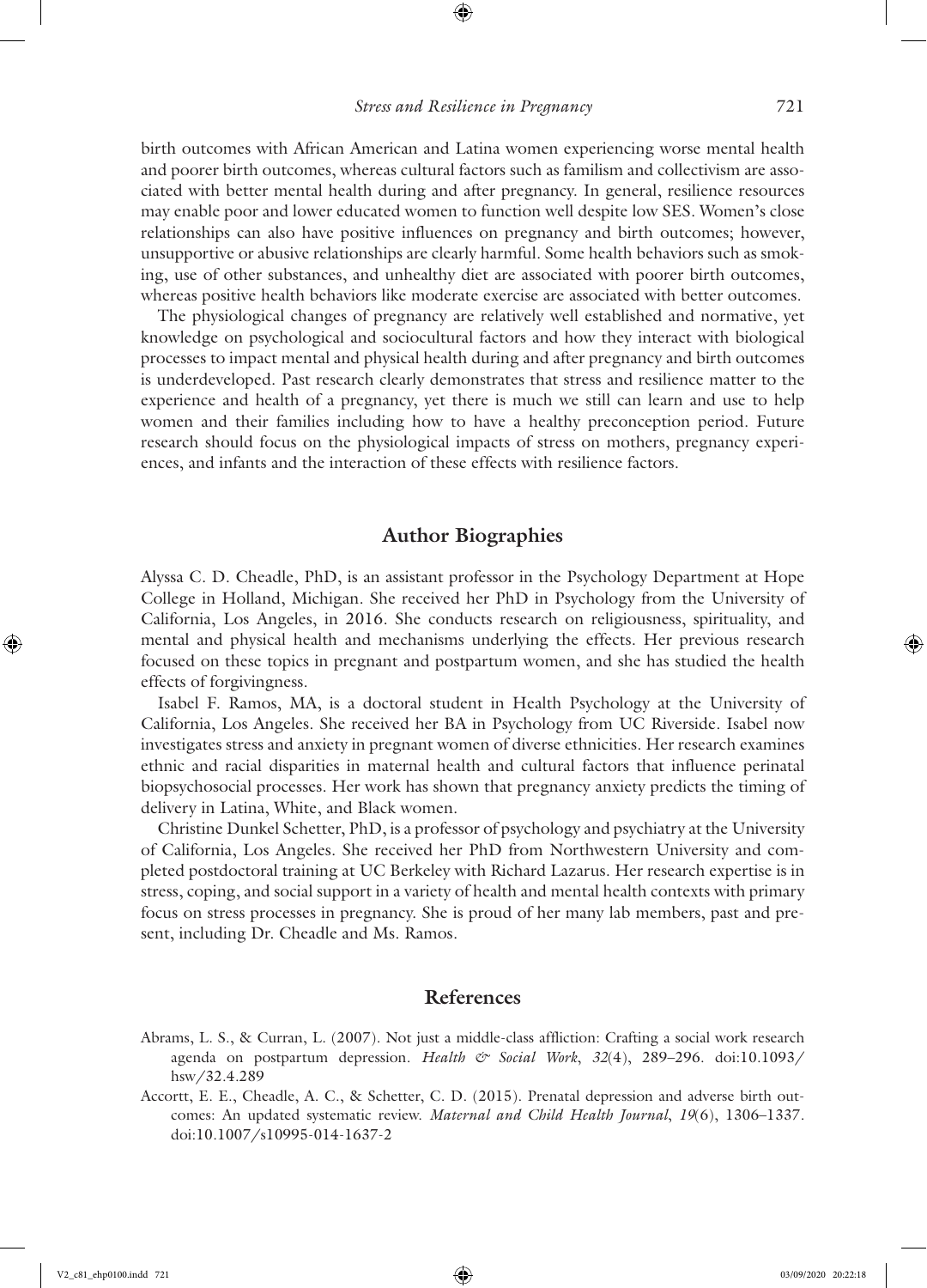- Blair, M. M., Glynn, L. M., Sandman, C. A., & Davis, E. P. (2011). Prenatal maternal anxiety and early childhood temperament. *Stress*, *14*(6), 644–651. doi:0.3109/10253890.2011.594121
- Borders, A. E. B., Grobman, W. A., Amsden, L. B., & Holl, J. L. (2007). Chronic stress and low birth weight neonates in a low-income population of women. *Obstetrics*  $\mathcal{O}$  Gynecology, 109(2, Part 1), 331–338. doi:10.1097/01.AOG.0000250535.97920.b5
- Butler, A. S., & Behrman, R. E. (Eds.) (2007). *Preterm birth: Causes, consequences, and prevention*. National Academies Press. doi:10.17226/11622
- Campos, B., Schetter, C. D., Abdou, C. M., Hobel, C. J., Glynn, L. M., & Sandman, C. A. (2008). Familialism, social support, and stress: Positive implications for pregnant Latinas. *Cultural Diversity and Ethnic Minority Psychology*, *14*(2), 155. doi:10.1037/1099‐9809.14.2.155
- Cheadle, A. C. D., Schetter, C. D., Gaines Lanzi, R., Reed Vance, M., Sahadeo, L. S., Shalowitz, M. U., … CCHN, T. (2015). Spiritual and religious resources in African American women: Protection from depressive symptoms after childbirth. *Clinical Psychological Science*, *3*(2), 283–291. doi:10.1177/2167702614531581
- Clapp, J. F., Kim, H., Burciu, B., & Lopez, B. (2000). Beginning regular exercise in early pregnancy: Effect on fetoplacental growth. *American Journal of Obstetrics and Gynecology*, *183*(6), 1484–1488. doi:10.1067/mob.2000.107096
- Collins, N. L., Schetter, C. D., Lobel, M., & Scrimshaw, S. C. (1993). Social support in pregnancy: psychosocial correlates of birth outcomes and postpartum depression. *Journal of Personality and Social Psychology*, *65*(6), 1243. doi:10.1037/0022‐3514.65.6.1243
- Fleuriet, K. J., & Sunil, T. S. (2014). Perceived social stress, pregnancy-related anxiety, depression and subjective social status among pregnant Mexican and Mexican American women in south Texas. *Journal of Health Care for the Poor and Underserved*, *25*(2), 546–561. doi:10.1353/hpu.2014.0092
- Freeberg, A. L., & Stein, C. H. (1996). Felt obligation towards parents in Mexican-American and Anglo‐American young adults. *Journal of Social and Personal Relationships*, *13*(3), 457–471. doi:10.1177/0265407596133009
- Hedegaard, M., Henriksen, T. B., Secher, N. J., Hatch, M. C., & Sabroe, S. (1996). Do stressful life events affect duration of gestation and risk of preterm delivery? *Epidemiology*, *7*(4), 339–345. doi:1 0.1097/00001648‐199607000‐00001
- Lobel, M., Hamilton, J. G., & Cannella, D. T. (2008). Psychosocial perspectives on pregnancy: Prenatal maternal stress and coping. *Social and Personality Psychology Compass*, *2*(4), 1600–1623. doi:10.1111/j.1751‐9004.2008.00119.x
- Mathews, T. J. (2001). Smoking during pregnancy in the 1990s. *National Vital Statistics Report*, *49*(7), 1–14. doi:10.1037/e558942006‐001
- McLennan, J. D., Kotelchuck, M., & Cho, H. (2001). Prevalence, persistence, and correlates of depressive symptoms in a national sample of mothers of toddlers. *Journal of the American Academy of Child & Adolescent Psychiatry*, *40*(11), 1316–1323. doi:10.1097/00004583‐200111000‐00012
- Parker‐Dominguez, T., Schetter, C. D., Mancuso, R., Rini, C. M., & Hobel, C. (2005). Stress in African American pregnancies: testing the roles of various stress concepts in prediction of birth outcomes. *Annals of Behavioral Medicine*, *29*(1), 12–21. doi:10.1207/s15324796abm2901\_3
- Paul, I. M., Downs, D. S., Schaefer, E. W., Beiler, J. S., & Weisman, C. S. (2013). Postpartum anxiety and maternal‐infant health outcomes. *Pediatrics*, *131*(4), e1218–e1224. doi:10.1542/peds.2012‐2147
- Rich‐Edwards, J. W., Kleinman, K., Abrams, A., Harlow, B. L., McLaughlin, T. J., Joffe, H., & Gillman, M. W. (2006). Sociodemographic predictors of antenatal and postpartum depressive symptoms among women in a medical group practice. *Journal of Epidemiology and Community Health*, *60*(3), 221–227. doi:10.1136/jech.2005.039370
- Rini, C., Schetter, C. D., Hobel, C. J., Glynn, L. M., & Sandman, C. A. (2006). Effective social support: Antecedents and consequences of partner support during pregnancy. *Personal Relationships*, *13*(2), 207–229. doi:10.1111/j.1475‐6811.2006.00114.x
- Schetter, C. D., & Dolbier, C. (2011). Resilience in the context of chronic stress and health in adults. *Social and Personality Psychology Compass*, *5*(9), 634–652. doi:10.1111/j.1751‐9004.2011.00379.x